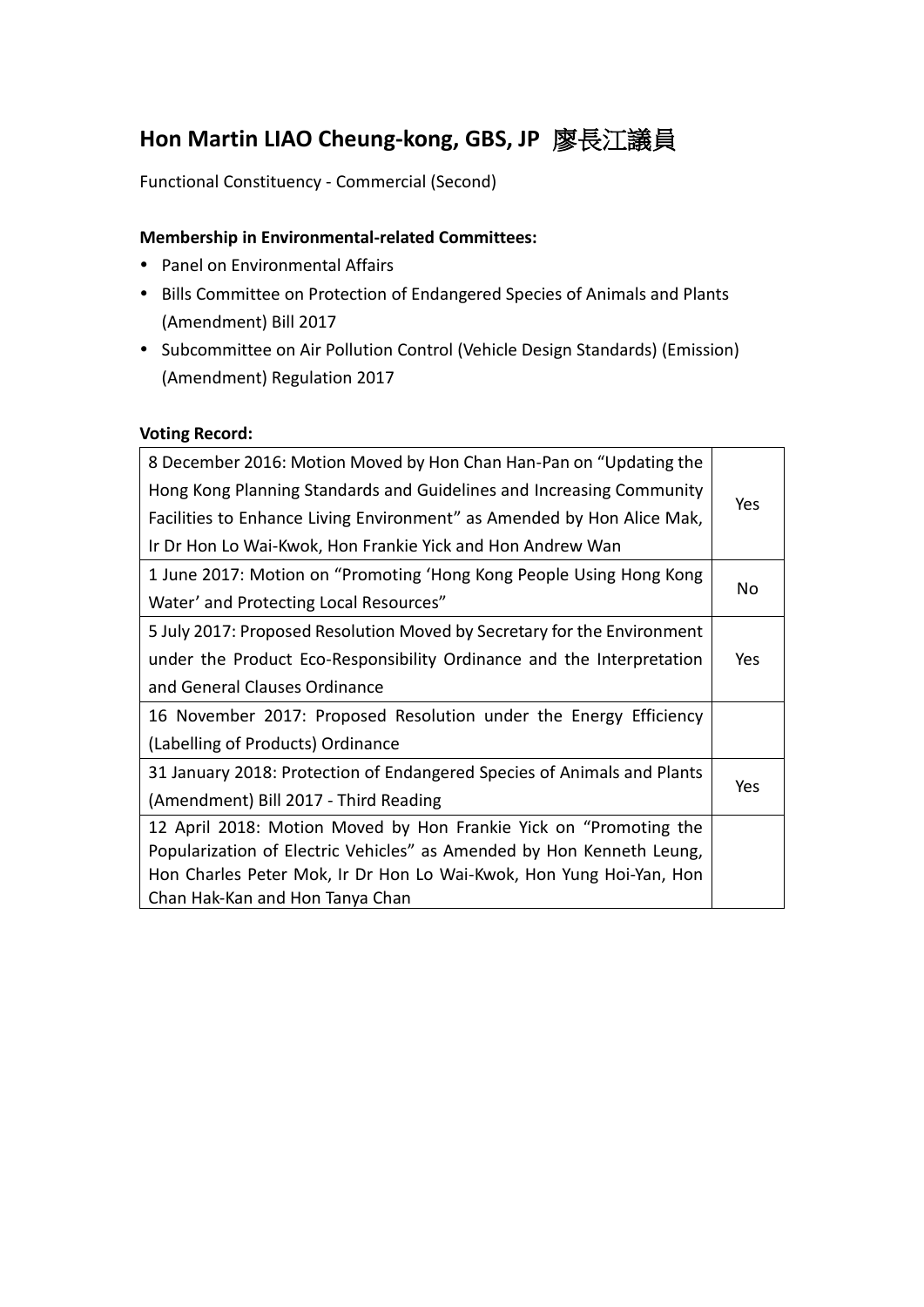# **Panel on Environmental Affairs Attendance:**





#### As Non-Member

| 2016-17 | 2017-18 | 2018-19 | 2019-20 |
|---------|---------|---------|---------|
| Panel   | Panel   | Panel   |         |

## **Comments Made in Environmental-related Committees:**

Panel on Environmental Affairs

| 20170227 | 22. Mr Kenneth LEUNG, Mr Martin LIAO, Mr HUI Chi-fung and      | Air          |
|----------|----------------------------------------------------------------|--------------|
|          | Mr Andrew WAN expressed grave reservation about the            |              |
|          | revised FRT waiver, with which only electric private cars at a |              |
|          | price of \$200,000 or below would be fully exempted from FRT.  |              |
| 20170227 | 24. Mr Martin LIAO sought clarification on whether reduction   | Air          |
|          | of the FRT concession for electric private cars was a measure  |              |
|          | to contain private car growth.                                 |              |
| 20170327 | 6. Mr CHAN Hak-kan, Mr LEUNG Che-cheung, Mr Kenneth            | <b>Waste</b> |
|          | LEUNG, Mr KWOK Wai-keung, Dr Elizabeth QUAT, Mr Martin         |              |
|          | LIAO, Mr Andrew WAN, Mr CHU Hoi-dick, Mr HO Kai-ming           |              |
|          | and Mr Kenneth LAU expressed support in principle for the      |              |
|          | proposed quantity-based MSW charging.                          |              |
| 20180423 | 16. Mr Martin LIAO requested the Administration to provide     | Climate      |
|          | more information on the expected payback periods of RE         |              |
|          | systems installed at different buildings under the FiT Scheme. |              |
| 20180423 | 27. Mr Martin LIAO enquired if the Administration would        | Climate      |
|          | implement targeted measures to facilitate the installation of  |              |
|          | distributed RE systems in residential and commercial           |              |
|          | properties with fragmented ownerships                          |              |
| 20181126 | 5. Mr Kenneth LEUNG pointed out that the "One-for-One          | Air          |